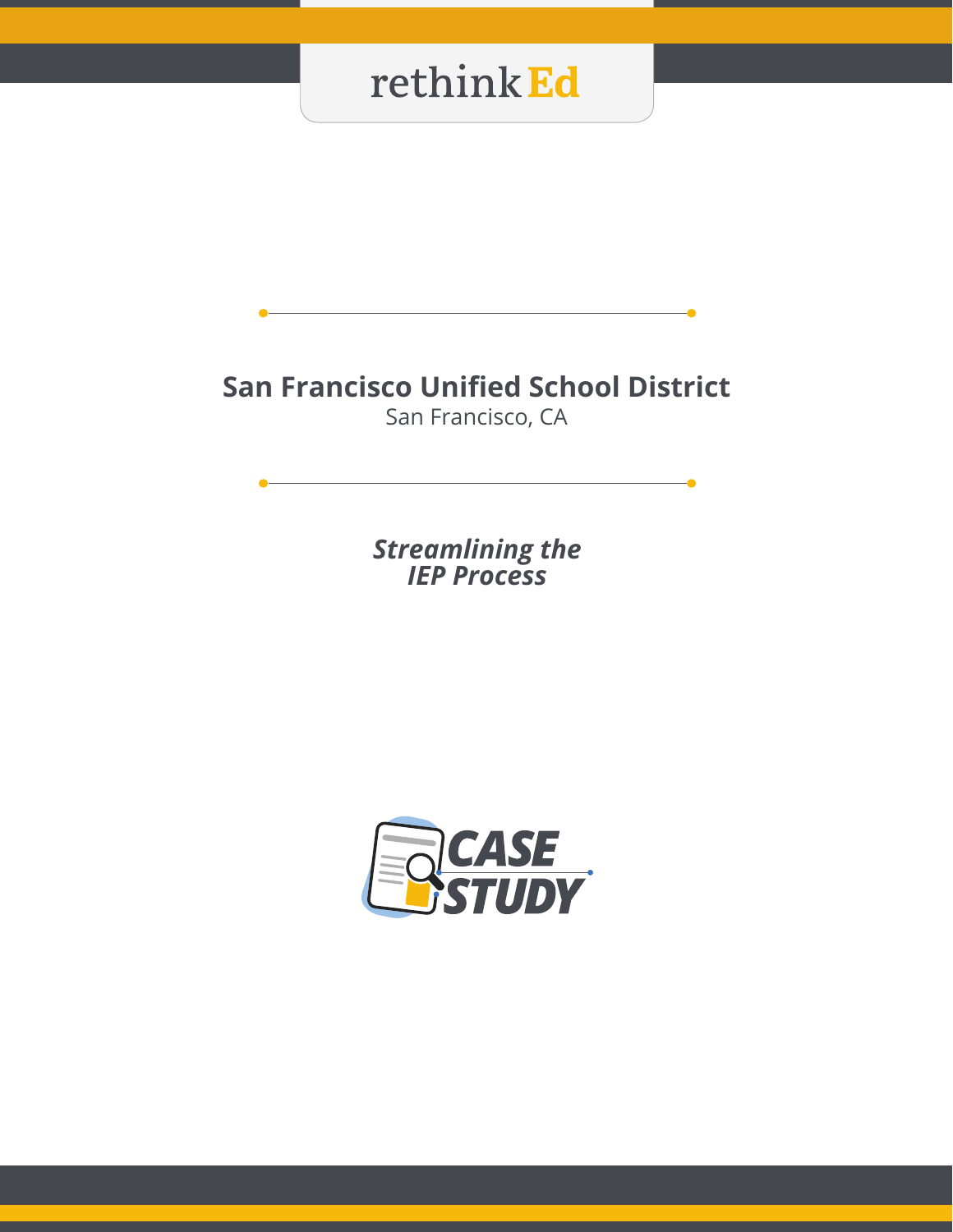### **San Francisco Unified School District San Francisco, CA**

#### **About SFUSD**

San Francisco Unified School District is the 7th largest school district in California and is a single district county meaning that San Francisco is both a city and a district that is run by the district and the San Francisco Office of Education. Their mission is that "every day we provide each and every student the quality instruction and equitable support required to thrive in the 21st century." With 143 schools and 9,551 staff, the district focuses on placing "equity, student achievement, and accountability at the forefront of every child's education."

#### **SFUSD Enrollment**

San Francisco has approximately 58,000 students in their district with 27% Latino, 13% White, 36% Asian, 8% African American, 4% Filipino, less than 1% American Indian, 1% Pacific Islander, 4% Multi-Racial, and 7% Declined to State. About 24% of students are English Language Learners, 11% Special Education, and 27% Gifted and Talented. 54% of students are in the free/ reduced lunch program.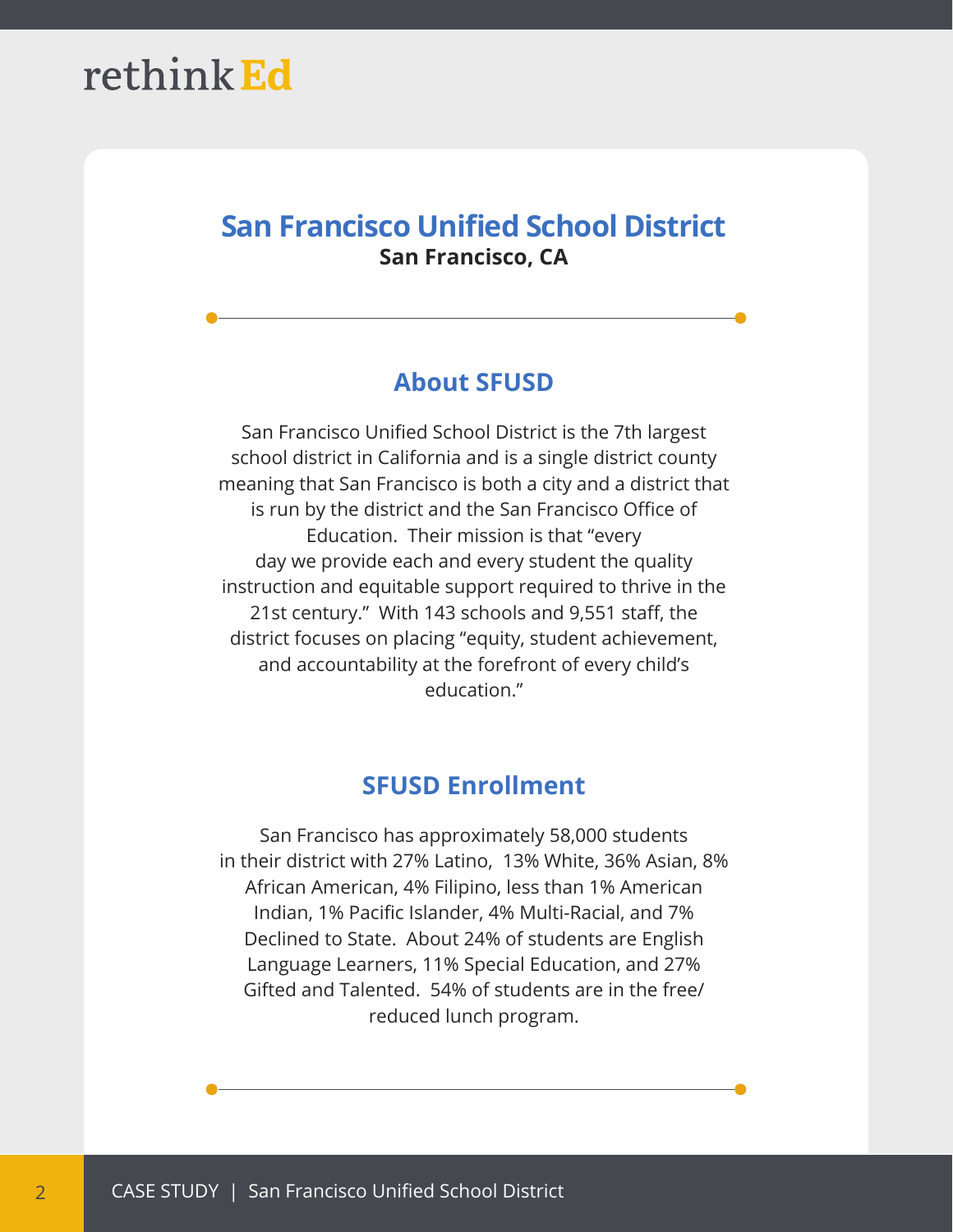### **About Implementation**

San Francisco Unified School District (SFUSD) has been utilizing Rethink Ed since 2012 in an ongoing effort to increase the use of best practices in autism-specific classrooms. Prior to utilizing Rethink Ed, SFUSD spent months researching the most effective tool to support individuals with developmental disabilities. Rethink Ed stood out for its combination of evidence-based strategies, video modeling, progress monitoring, and an online platform for both teachers and paraprofessionals to access and they are now using the program across their district.

#### **Writing High Quality IEPs Simplified With Rethink Ed**

Jessica Ruth, a special education teacher with San Francisco Unified, loves her job "every day (she) comes to work it's different" and "it's an exciting puzzle that (she) gets to solve." However, this can also make things difficult for a special education teacher. Unlike lesson planning for an entire class, a special education teacher must write targeted plans that cater to the needs and abilities of each student. In Jessica's classroom, there is "a huge range of ability as well as age and so trying to meet the needs of all students while trying to make sure common core state standards are being met for every grade level is definitely a challenge."

The process of writing an Individualized Education Program (IEP) can be time-consuming. Mark Thomas, a special education teacher and a Rethink Ed Trainer for the district, explains how IEPs and lesson planning are challenging for teachers, particularly when they are new to the field or new to a district. For many of these teachers, it's basically "good luck; go be a teacher," says Mark and "a lot of teachers have such a hard time that first year."

Many teachers struggle with developing and implementing IEPs because as Mark states, "there's really no great tool" to help teachers with this process. "That changed dramatically when the Rethink Ed program was introduced to SFUSD."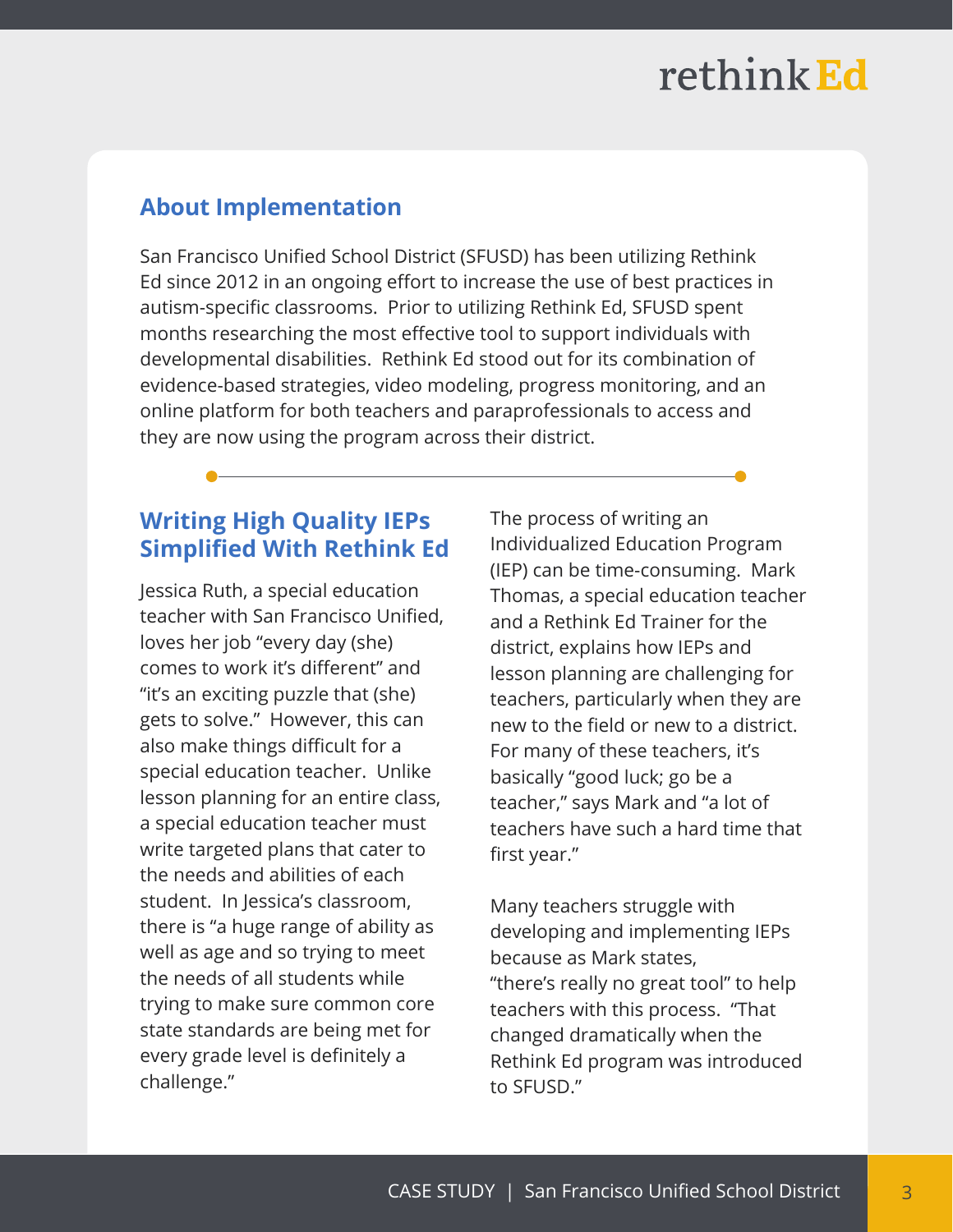Rethink Ed provides a comprehensive, easy to use system for writing high quality and measurable goals & objectives for IEPs. Both Jessica and Mark rely heavily on Rethink Ed for all of their students' IEP goals. Mark uses Rethink Ed "every day for 2 hours a day, 2 sessions a day, an afternoon session and a morning session, where the students rotate through and do one to one instruction. They work on mostly abilities and academic goals. They also work on some behavioral goals." Rethink Ed reduces the time necessary to develop quality goals and allows for more instructional time. This is one of Mark's favorite parts about Rethink Ed; More time to interact with their students can truly increase teacher satisfaction.

### **Tracking IEP Progress With Rethink Ed Engages Entire Team**

The ability to easily track IEP progress is essential. Progress monitoring can be time intensive and difficult for teachers. Knowing what data to collect, taking data, and putting data into graphs for progress reports is not a straightforward process.

Jessica Ruth values this part of Rethink Ed the most. Both she and her paraeducators use the data sheets in Rethink Ed to track daily data for all the students' goals. She feels that "Rethink Ed has made (her) job easier in terms of being able to have quantitative data when (she) writes progress reports."

In addition to the data sheets, she loves using the app because, "it's really easy to track behaviors in the moment." Mark also sees the data collection and graphing as essential to a successful classroom and feels that measuring behavioral change is now "very trackable and easy to understand." Like the IEP writing process, Rethink Ed reduces valuable time spent on inputting and graphing data with Excel or other cumbersome programs.

Mark also sees the data collection and graphing as essential to a successful classroom and feels that measuring behavioral change is now "very trackable and easy to understand." Like the IEP writing process, Rethink Ed reduces valuable time spent on inputting and graphing data with Excel or other cumbersome programs.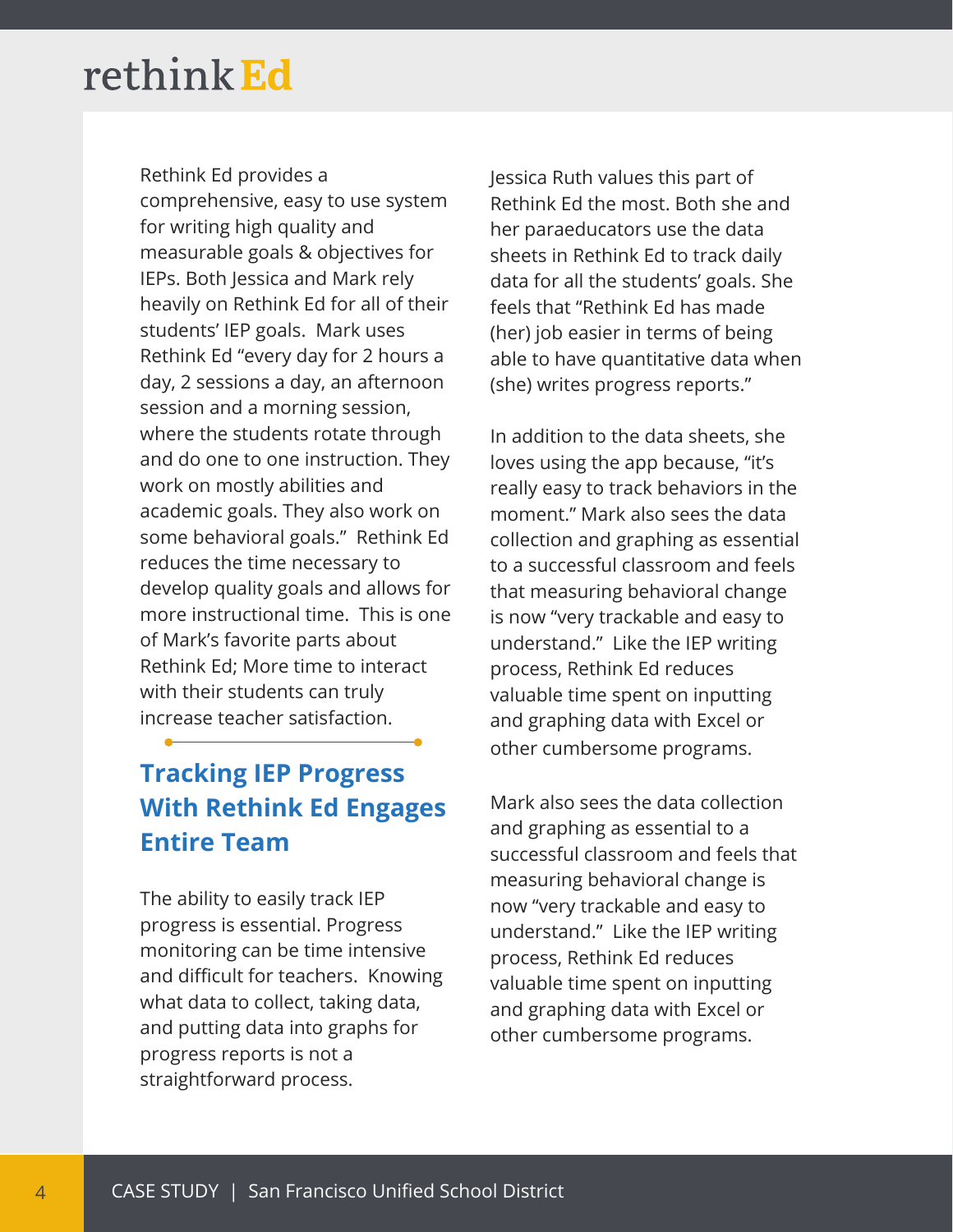In addition to making data collection easier, Rethink Ed is valuable for parents. For IEP meetings, Mark prints out the student data and loves how he can engage parents; "makes them much more involved in the decision-making process of where to go next; they can see where the student seems to be slipping and make suggestions. Data provides a lot of information for parents; they've been very appreciative of that." Parent involvement is essential for successful outcomes.

### **Rethink Ed Empowers Paraprofessionals To Implement IEP Goals Effectively**

No special education teacher can succeed without support from paraprofessionals. Unfortunately, schools often do not have the time or money to effectively train paraprofessionals; though all of their time is spent working directly with students, opportunity for training is limited. However, when paraprofessionals are effective, it can be life changing for the teachers and the students.

In Mark's classroom, his "paraeducators are using Rethink Ed more than (he) is." They work in Rethink Ed stations with the students, collect data, enter data, and even assist Mark with lesson planning. Since Rethink Ed was introduced in his classroom, he has noticed that his paraprofessionals "feel more empowered." When Mark is busy working with another student, he will often tell his staff to pick the next lesson and then he will check it when he can; They always pick correctly because "the next lesson is the next logical step" and now his paraprofessionals "feel more like teachers by having this program that they feel comfortable with and they know is a great benefit to the students."

The video training modules in Rethink Ed are also valuable for paraprofessionals. In Jessica's class, "Rethink Ed has been really helpful in terms of training staff on ABA." She has seen a big difference in outcomes for her students since she began providing her staff with a flexible and effective on-demand training option via Rethink Ed.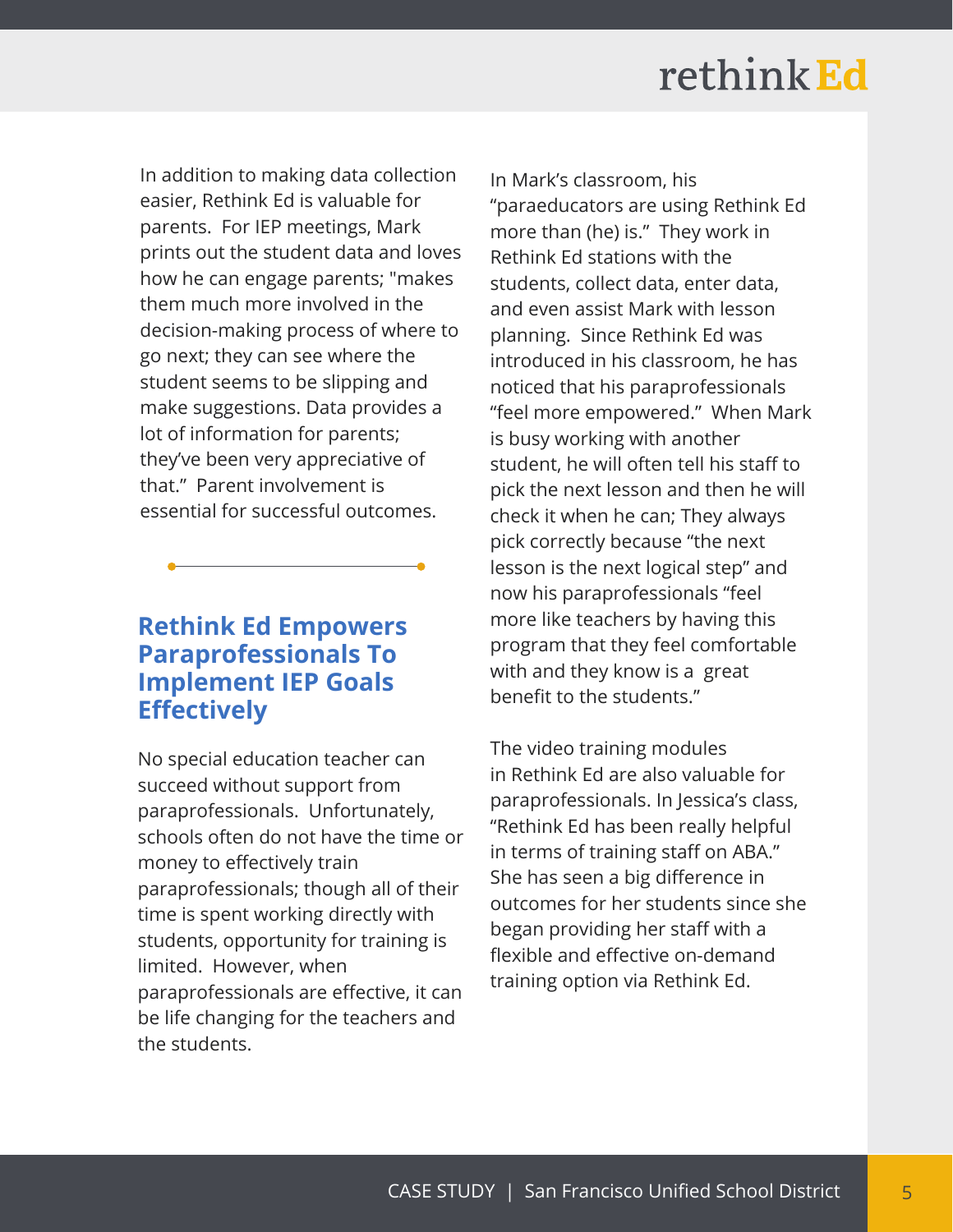She states that "most of the students really thrive using discrete trial training" and that "being able to show the video models of the professionals using different tools has been really helpful in trying to create a cohesive and productive learning environment for (her) students." Empowering paraprofessionals using Rethink Ed has been successful for Jessica, Mark, and many other teachers in the district. The platform streamlines the school day, making everyone more effective and saving time that teachers and paraprofessionals can dedicate directly to student instruction.

### **Conclusion**

"Rethink Ed helps teachers become better teachers because it gives them this incredibly strong toolbox that is not just a data collection program," states Mark Thomas. He believes that "Rethink Ed does a lot of the thinking for the teacher" and it helps with planning, progress monitoring, and supporting the teacher to be more informed when making decisions for what is best for the student." Rethink Ed empowers paraprofessionals, eases the burden on teachers, and gives students more learning opportunities as well as engages parents in the IEP process. Having a tool to enhance decision making for everyone on the team has been a game changer for San Francisco.